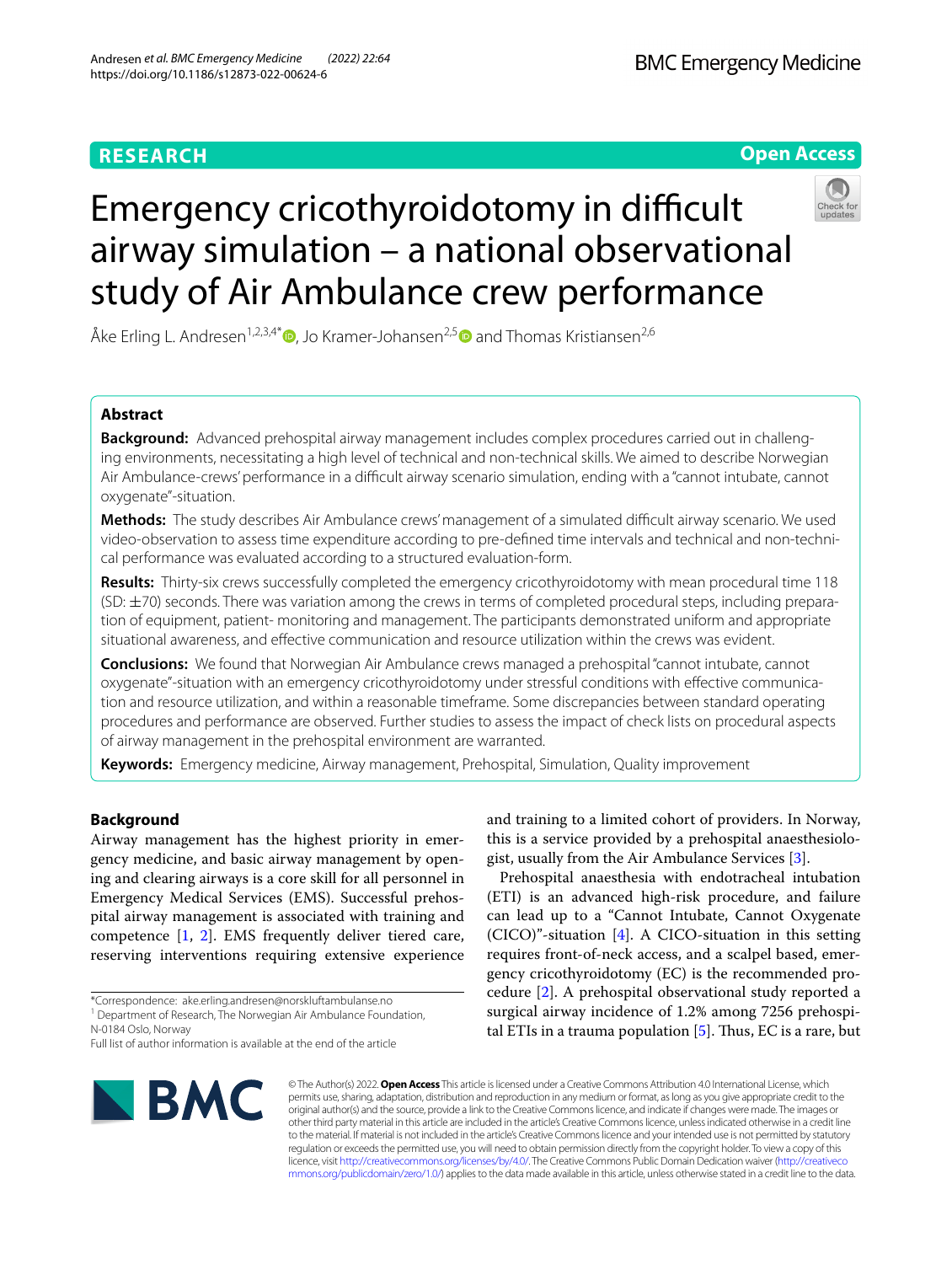essential procedure, as it constitutes the last measure in difficult airway-algorithms  $[2, 3]$  $[2, 3]$  $[2, 3]$  $[2, 3]$ .

Prospective studies of EC in the prehospital environment may be impossible to perform. Simulation, however, offers the possibility to train and test skills for rare interventions, and provide clinical managers specifc knowledge on advanced airway management quality, and crew performance [\[6](#page-6-5)]. In addition to technical skills, human factors and teamwork are major contributors to performance in high-risk work areas, such as prehospital EMS [\[7](#page-6-6)].

## **Methods**

## **Aim**

The aim of this study was to describe Air Ambulancecrews' performance in a simulated difficult airway scenario, assessing technical performance of prehospital anaesthesia, emphasising the EC procedure, and nontechnical aspects of management including communication, planning and team utilisation.

## **Study design**

The study was an observational trial of team performance in a simulation scenario, assessed by video, using predefned scoring of technical and non-technical skills and time intervals. The study is reported according to the STROBE-statement recommendations, including extensions for simulation-based research [[8\]](#page-6-7).

## **Setting**

Advanced prehospital airway-management in Norway is reserved for anaesthesiologists working in the EMS [\[3](#page-6-2)]. The main stem of this service consists of 13 Rotor Wing Air Ambulances (RW), seven Search and Rescue Helicopters (SAR) and fve Rapid Response Car (RRC)-bases. The teams in the Rotor Wing Air Ambulances include additional staff with a Helicopter-EMS-crewmember (HCM) and a pilot  $[9]$  $[9]$ . The HCM is a nurse and/or paramedic, with a minimum of 2 years prehospital experience. The HCM is trained to assist the anaesthesiologist during medical procedures. RRCs include a Paramedic in addition to the anaesthesiologist. RRC with RW and SAR-teams are used when road access is faster and more convenient near air ambulance bases.

The study was conducted at a national Air Ambulance training facility, Camp Torpomoen. The camp is financed by The Norwegian Air Ambulance Foundation and invites personnel from all Air Ambulance Departments in Norway to lectures and simulated scenarios within medicine, rescue-operations, and fight operations. Participation in the study was voluntary, and participation in the training session was possible without being part of the study. Participation at the camp is mandatory for HCMs and pilots in the civil Air Ambulance, while anaesthesiologists from all services were invited to attend. One day prior to the trial all participants underwent theoretical and practical lectures on the learning objectives of the simulated scenario and advanced airway management, including front-of-neck EC with a bougie-assisted Rapid Four Step Technique (RFST) [[10](#page-6-9)].

## **Participants**

All anaesthesiologists, HCMs' and pilots attending the training sessions were eligible for inclusion (Table [1\)](#page-1-0).

## **Test scenario**

Each crew was presented an identical scenario where they should do a primary response to assist Paramedics with a patient located in a parked ambulance. The clinical details are described in Table [2](#page-2-0).

The participants were encouraged to manage the patient during simulation as in a real mission.

The scenario was led by senior facilitators with extensive experience from Air Ambulance clinical service and simulation teaching. The facilitators ran the simulation based on a written manual with pre-determined responses to treatment options and the study objectives. Manikin and monitors were operated remotely by an assistant (Table [2\)](#page-2-0).

#### <span id="page-1-0"></span>**Table 1** Professional characteristics of the 36 attending crews

| Crewmembers:      | <b>Professional characteristics:</b><br>• Consultant, or more than 4 years' experience.<br>• Prehospital training.<br>• Working in Rotor Wing Air Ambulance, Rotor Wing Search and Rescue or Rapid Response Car.                                                         |  |  |  |  |
|-------------------|--------------------------------------------------------------------------------------------------------------------------------------------------------------------------------------------------------------------------------------------------------------------------|--|--|--|--|
| Anaesthesiologist |                                                                                                                                                                                                                                                                          |  |  |  |  |
| <b>HCM</b>        | • Authorised as health personnel, nurse or paramedic.<br>• Experienced from ambulance service.<br>• Trained in rescue operations and as assistant to medical doctor on ground and to pilot in-<br>flight. The roles are specific to the Norwegian Air Ambulance concept. |  |  |  |  |
| Pilot             | • Extensive experience from flight operations.<br>• Minimal formal medical training.                                                                                                                                                                                     |  |  |  |  |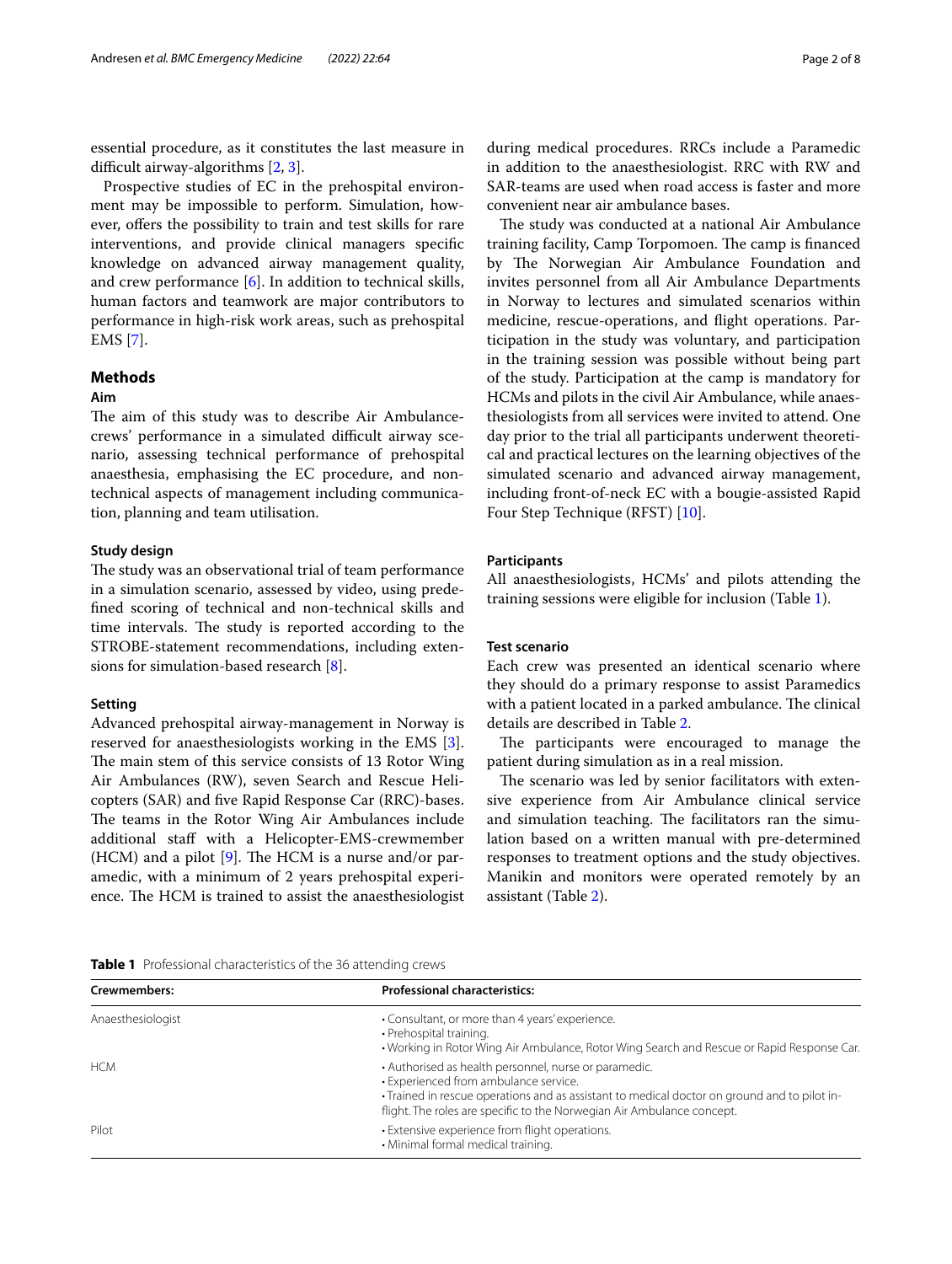<span id="page-2-0"></span>

|            |  |  |  |  | Table 2 Description of the simulation scenario: Study Model, anamnestic details, facilitator instructions, equipment and learning |  |  |
|------------|--|--|--|--|-----------------------------------------------------------------------------------------------------------------------------------|--|--|
| objectives |  |  |  |  |                                                                                                                                   |  |  |

| Study Model                   | • Adult patient simulator <sup>a</sup> with advanced airway options.<br>- The manikin was built up with a large thorax and a thick neck, as in adipositas and goitre, and put in a "cannot intubate"-<br>modus.<br>• After the first skin incision, the facilitator emptied a 10cc syringe with theatre-blood in the field.<br>• Vital signs and values (Blood pressure (BP), oxygen saturation (SpO <sub>2</sub> ), heart rate (HR), 3-lead electrocardiogram (ECG), End-<br>tidal CO <sub>2</sub> ) given remotely <sup>b</sup> to the patient monitor when accomplished. |
|-------------------------------|-----------------------------------------------------------------------------------------------------------------------------------------------------------------------------------------------------------------------------------------------------------------------------------------------------------------------------------------------------------------------------------------------------------------------------------------------------------------------------------------------------------------------------------------------------------------------------|
| Anamnestic details            | • A paramedic-manned ambulance is requesting Air Ambulance for assistance.<br>• The patient is a 60-year-old female, obese with an un-operated goitre and a history of breathing-problems and reduced<br>general health for the last week. She is in respiratory distress, aggravated in the last hours.                                                                                                                                                                                                                                                                    |
| Instruction for facilitators: | $\cdot$ Initial physiological status: GCS 13 points, SpO <sub>2</sub> = 85%, SBP 105 mmHg, HR = 110 / min.<br>• After appropriate first intervention (positioning and supplemental oxygen) transient improvement.<br>• Ultimately, patient deteriorates with falling $SpO2$ , followed by decreasing GCS, forcing the crew to attempt an RSI. The<br>manikin was put in a "cannot intubate"-modus, forcing the team to perform an EC.                                                                                                                                       |
| Equipment                     | • Advanced Life Support-Ambulance.<br>• Emergency bag equal to standard national Air Ambulance-leve I[11].<br>• Equipment for surgical airway including: Scalpel, tracheal hook, Cuffed 6.0 mm endotracheal tube and a Frova Intubating<br>Introducer <sup>®</sup> (Cook Medical, USA).                                                                                                                                                                                                                                                                                     |
| Learning objectives           | • Identify a difficult airway<br>• Ensure adequate monitoring, preparations and conduction of RSI.<br>$\cdot$ Solve CICO with an EC.                                                                                                                                                                                                                                                                                                                                                                                                                                        |

<sup>a</sup> Lærdal SimMan 3G, Lærdal Foundation, Norway

<sup>b</sup> SimMon, Castle+Andersen Aps, Denmark

The scenario progressed in a stepwise manner, in order to let all participants face the learning objectives (Table [2](#page-2-0)).

## **Data collection and study variables**

The scenario was filmed with a camera placed in the back of the ambulance providing a clear view to the scenario. Our data material consists of video-material of the crews' communications and actions during the simulation. To reduce bias and to quantify performance in an advanced clinical scenario, predefned time intervals, binary quality indicators of procedural steps, and quality indicators of non-technical skills were extrapolated from the videomaterial. These were based on current literature and the Standard Operating Procedure, Oslo University Hospital, Air Ambulance Department [\[2](#page-6-1), [3,](#page-6-2) [12–](#page-7-0)[14\]](#page-7-1).

Success was defned as being able to do an EC and perform an ETI through the cricothyroid membrane and start ventilation with a self-infatable bag (Fig. [1](#page-2-1)).

Time intervals were measured from (1) decision to do a surgical airway, and (2) the frst skin incision with the scalpel. Stop-point was the frst successful ventilation with a self-infatable bag on the tube successfully placed in the trachea on the manikin.

The Anaesthetists non-technical skills (ANTS) -system is a validated approach to evaluate the non-technical aspects of crew performance  $[14, 15]$  $[14, 15]$  $[14, 15]$  $[14, 15]$ . We developed a structured list of performance observations which could be scored with three possible variables (Yes/No/Partially). These points covered the four ANTS-categories:



<span id="page-2-1"></span>Situation awareness, team working, task management and decision making.

## **Statistical methods**

Performance indicators are presented as numbers and percentages. Time intervals are stated in seconds with mean values, standard deviation and range.

## **Results**

All 36 eligible Air Ambulance crews attending the camp participated in the study. The crews represented all Air Ambulance bases in Norway, including three doctors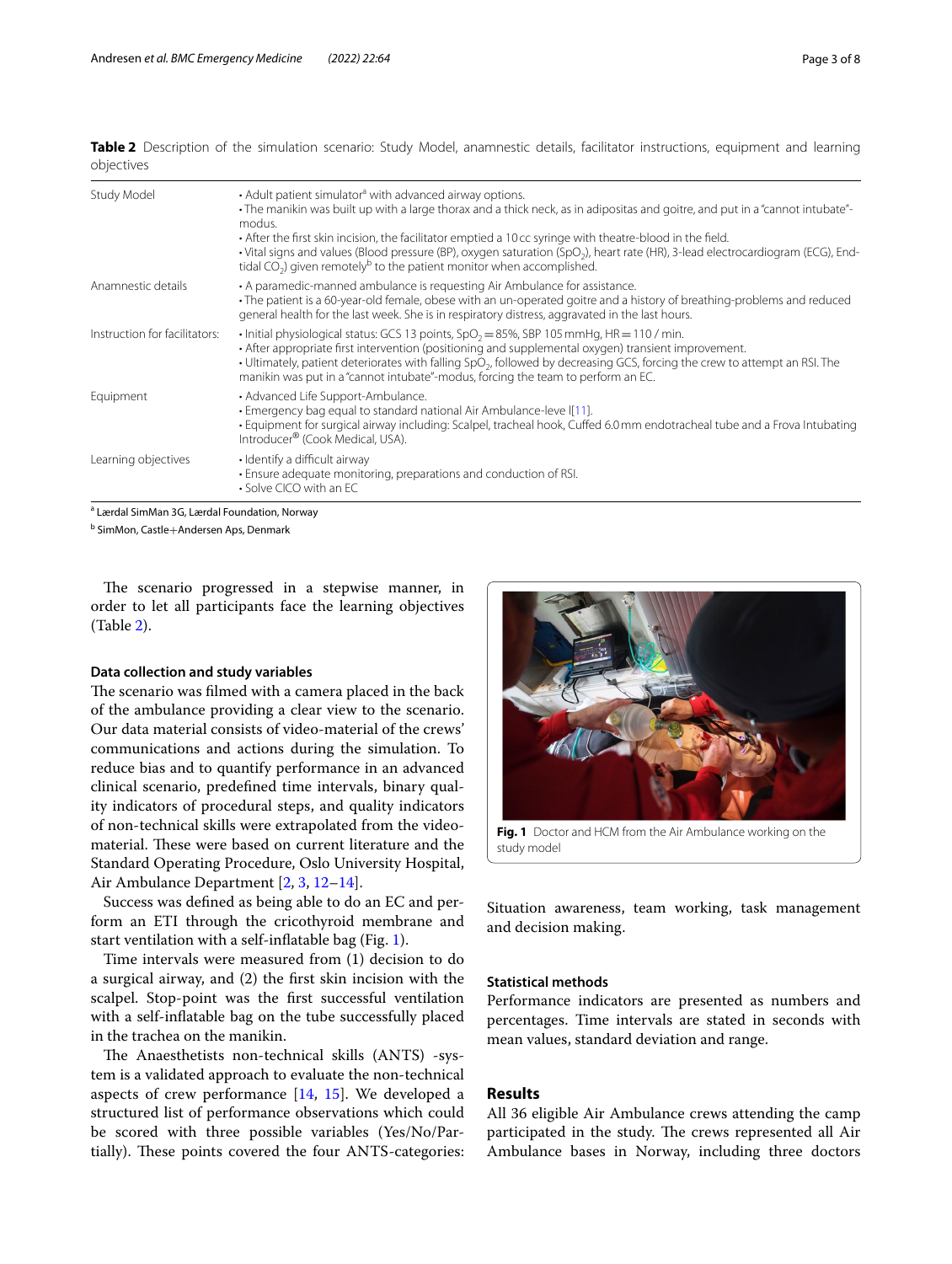from the Air Force SAR-Helicopter and four doctors from the RRC, Oslo University Hospital (Table [1\)](#page-1-0).

All crews successfully conducted the EC achieving ventilation with the bougie-assisted RFST-technique. The mean time interval for the procedure from frst incision to ventilation was  $118s$  (SD:  $\pm$ 70, range: 40-322), and the duration from doctor's decision to perform an EC to successful ventilation was  $153s$  (SD:  $\pm 80s$ , range: 69-369).

Completed procedural steps by the crews with respect to monitoring, equipment and management are given in Table [3](#page-3-0). Almost all crews established basic monitoring with pulse oximetry and non-invasive blood pressure, while less than one in four crews established three-lead electrocardiogram monitoring. Five crews prioritized invasive blood pressure monitoring. Two-thirds ensured that equipment for suction was present, while only 56% tested that the equipment was working. Almost all crews established a running intravenous line with crystalloids, but very few gave a fuid bolus prior to frst Rapid Sequence Induction (RSI) attempt. Similarly, only four crews administered vasoactive medication prior to the RSI procedure. Less than half of the crews positioned the neck in "snifing position" before RSI, while 50% palpated the cricothyroid membrane prior to induction. After failed ETI-placement, 92% of all crews initiated assisted ventilation with a self-expendable ventilation bag. Half of the crews then attempted a supraglottic airway device (SGA), while the other half decided to go straight to an EC. Among the crews who briefed a plan B consisting of a SGA (Table [3](#page-3-0)), 58% used the SGA. For the crews who did not brief, or only partly briefed, a plan B, 33% attempted a SGA.

Prior to the EC procedure, the majority failed to elevate and extend the neck for optimised access to the cricothyriod membrane. Post-intubation, all crews assessed tube placement by auscultation, while half of the crews promptly used capnography for verifying tube placement.

<span id="page-3-0"></span>**Table 3** Procedural steps performed by crews stated in absolute numbers and percentages

| STEPS:                                    | Performed n (%) | <b>Not</b><br>performed<br>n(% ) | <b>COMMENT / DESCRIPTION</b>                                                                                     |
|-------------------------------------------|-----------------|----------------------------------|------------------------------------------------------------------------------------------------------------------|
| <b>EOUIPMENT</b>                          |                 |                                  |                                                                                                                  |
| Pulse oximetry                            | 34 (94)         | 2(6)                             | Monitoring with pulse oximetry initiated before RSI                                                              |
| Three-lead ECG                            | 8(22)           | 28 (78)                          | Monitoring with three-lead ECG initiated before RSI                                                              |
| Non-invasive blood pressure (NIBP)        | 35 (97)         | 1(3)                             | Monitoring with NIBP initiated before RSI                                                                        |
| Invasive blood pressure (IBP)             | 5(14)           | 31 (86)                          | Monitoring with IBP initiated before RSI                                                                         |
| Intravenous fluid                         | 35 (97)         | 1(3)                             | Establishing intravenous infusion with crystalloid                                                               |
| Additional intravenous route              | 13(36)          | 23(64)                           | Placement of extra peripheral venous cannula                                                                     |
| Oxygen present                            | 32 (89)         | 4(11)                            | Presence of oxygen tank addresses loudly by one crewmember                                                       |
| Suction present and tested                | 20(56)          | 16(44)                           | Presence of suction addressed loudly by one crewmember, and func-<br>tional testing applied                      |
| Preparation of equipment                  | 15(41)          | 21 (59)                          | Complete planning and preparing for additional airway equipment<br>before RSI                                    |
| PROCESS RELATED                           |                 |                                  |                                                                                                                  |
| Optimisation of posture                   | 24(67)          | 12(33)                           | Raising back of ambulance-stretcher when arriving to patient                                                     |
| Preoxygenation                            | 35 (97)         | 1(3)                             | Preoxygenation before conduction of RSI                                                                          |
| Early assisted ventilation                | 16(44)          | 20(56)                           | Bag-valve-mask ventilation initiated first 2 min                                                                 |
| Fluid bolus                               | 3(8)            | 33 (92)                          | Deliberately increasing intravascular volume before RSI                                                          |
| Vasoactive bolus                          | 4(11)           | 32 (89)                          | Deliberately increasing vascular resistance before RSI                                                           |
| Patient elevated head                     | 14 (39)         | 22(61)                           | Establishing the patient in "sniffing position" with an elevated thorax,<br>suitable for RSI of adipose patient. |
| Assisted ventilation after failed RSI     | 34 (94)         | 2(6)                             | Provide oxygen to patient by assisted ventilation with bag-mask-valve                                            |
| Implementation of plan B                  | 18(50)          | 18 (50)                          | Use of supraglottic device after failed RSI                                                                      |
| Doctor placed lateral to patient for RFST | 34 (94)         | 2(6)                             | Taking position at side of patients' neck, opposed to standing behind<br>head before RFST                        |
| Active extension of neck                  | 15(42)          | 21 (58)                          | Adequate optimization of patient before RFST                                                                     |
| Active build-up under shoulders           | 6(17)           | 30(83)                           | Adequate optimization of patient before RFST                                                                     |
| Doctor preparing medication               | 2(6)            | 34 (94)                          | When not performed, HCM or pilot is preparing the RSI medications.                                               |
| Early capnography                         | 19(53)          | 17(47)                           | Connecting capnography first 10s after ETT-placement                                                             |
| Auscultation                              | 36 (100)        | 0                                | Bilateral auscultation to confirm ETT-placement                                                                  |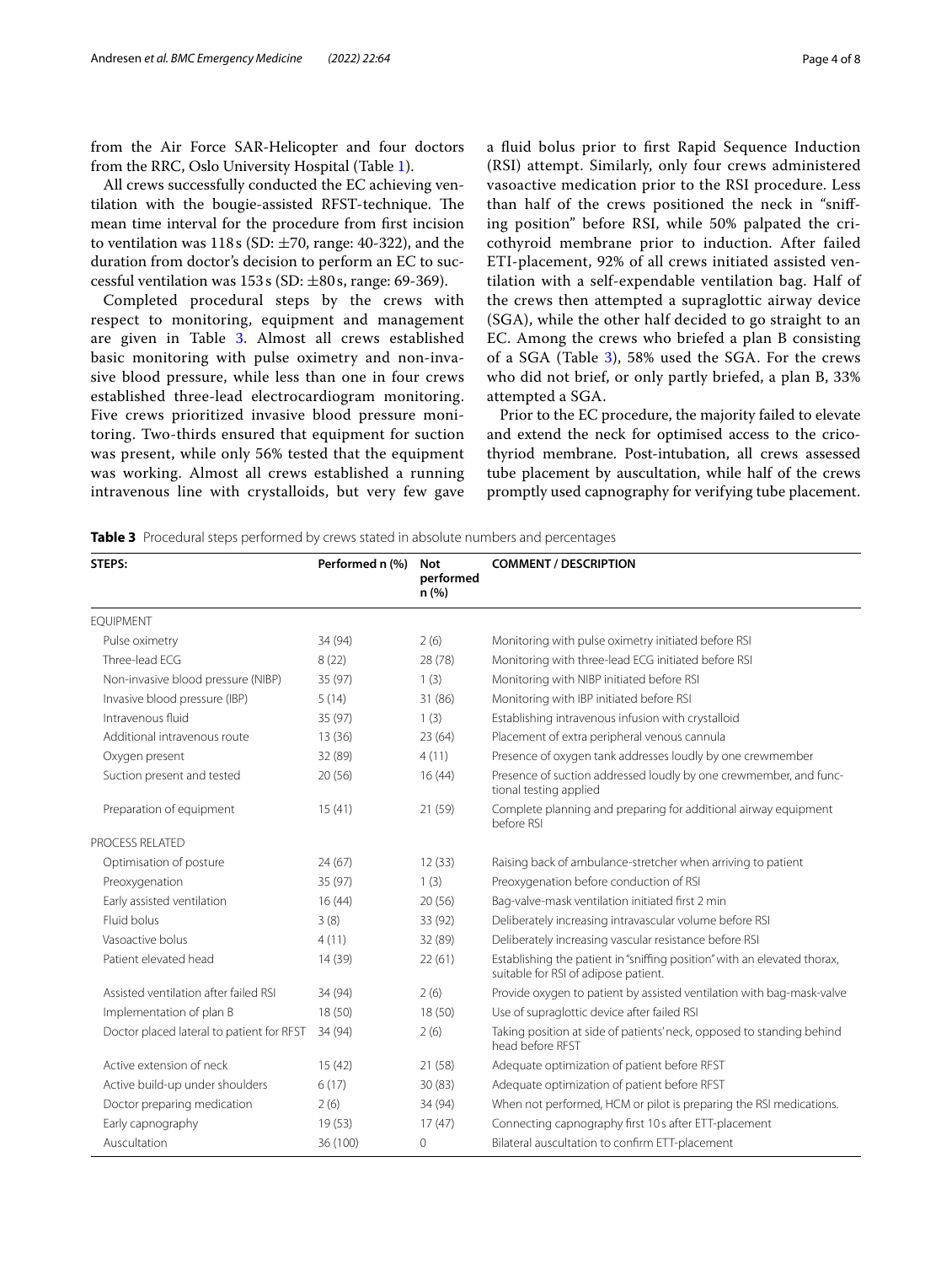The evaluation of non-technical skills is provided in Table [4](#page-4-0). The crews displayed high situational awareness in terms of collecting adequate anamnestic information and recognition of a difficult airway situation. Closedloop communication was widely employed, and available resources utilised with the majority of crewmembers partaking in the medical management; the HCM was participating in clinical decision-making and treatment in all cases. The pilots were actively involved in the scenario, e.g. with equipment assistance, in 28 (78%) of the simulations. Further, in one third of the cases, the pilots' contribution played a major role in problem-solving, e.g.: the pilot being the first crewmember to address difficult airway, preparing difficult airway equipment, or taking initiative to improve positioning of the patient to facilitate the airway procedure.

The crew resource utilisation was also evident by the fact that in 34 of 36 crews, other crewmembers than the doctor were preparing the medication (Table [3](#page-3-0)). A full "double-signature" check of medications was subsequently performed.

At induction of anaesthesia, the majority did an RSIbrief, and included an alternative airway strategy with the use of a supraglottic airway device. Only one third of these briefs included a plan for EC.

Only one crew used a structured checklist during the scenario.

## **Discussion**

Our study shows that in a high-fdelity simulation with a manikin model, Norwegian Air Ambulance crews managed to solve a difficult airway situation successful and in a timely manner. Some heterogeneity is observed in the technical conduct of the scenarios, but efective team cooperation and task management characterise the crews' performance.

The high success rate is in accordance with clinical data from a previous large observational study [[5\]](#page-6-4). Procedural duration for RFST was 118s, with maximum time 322s.

Experimental studies have found time expenditure for RFST-procedure in a range about  $60s$  [[16–](#page-7-4)[18](#page-7-5)]. These studies have in common that they have been performed on various laryngeal models, in which the operator does not have to consider other clinical factors. Often the procedures have been performed by a single provider without assistance, to allow for comparison of diferent techniques. Such experimental settings may not be completely generalisable to the clinical setting as the stress of a CICO-situation may not have been reproduced.

In this setting another important time interval is from decision to do EC, until completion. A mean duration of 159s is in our opinion both realistic and an acceptable result, indicating that most crews were prepared to convert from an endotracheal intubation procedure to an EC procedure.

| <b>Non-technical skills</b>          | Performed n (%) | <b>Not</b><br>performed<br>n (%) |                | Partially performed n (%) COMMENT / DESCRIPTION                                           |
|--------------------------------------|-----------------|----------------------------------|----------------|-------------------------------------------------------------------------------------------|
| Situation awareness                  |                 |                                  |                |                                                                                           |
| Anamnesis                            | 34 (94)         | 1(3)                             | 1(3)           | Obtaining adequate anamnestic details from<br>paramedic on-scene                          |
| Recognition of difficult airway      | 34 (94)         | 2(6)                             | Not applicable | Possible difficult airway addressed loudly by one<br>crewmember                           |
| Team working                         |                 |                                  |                |                                                                                           |
| HCM involvement                      | 36 (100)        | 0                                | $\mathbf 0$    | HCM actively participating in assessment, treat-<br>ment and use of equipment             |
| Pilot involvement                    | 28(78)          | 8(22)                            | $\mathbf 0$    | Pilot participating in assessment, preparation or<br>treatment.                           |
| Pilot major contribution             | 11(33)          | 22(66)                           | Not applicable | Pilot actively and independently contributing to<br>assessment, preparation or treatment. |
| Task management                      |                 |                                  |                |                                                                                           |
| <b>Brief RSI medications</b>         | 33 (92)         | 2(6)                             | 1(3)           | Giving a concise brief on which medications and<br>dosage before RSI                      |
| Brief Plan B for alternative airway  | 25(69)          | 8(22)                            | 3(9)           | Supraglottic airway device if RSI-failure.                                                |
| Brief Plan C for alternative airway  | 11(30)          | 14 (39)                          | 11(31)         | Surgical front of neck-access if RSI-failure                                              |
| Decision making                      |                 |                                  |                |                                                                                           |
| 33 (92)<br>Closed-loop communication |                 | 3(8)                             | 0              | Deliberated use of closed loop in team com-<br>munication                                 |
| Checklist                            | 1(3)            | 35 (97)                          | 0              | Use of standardized checklist before RSI                                                  |

<span id="page-4-0"></span>**Table 4** Non-technical skills demonstrated by crews during simulation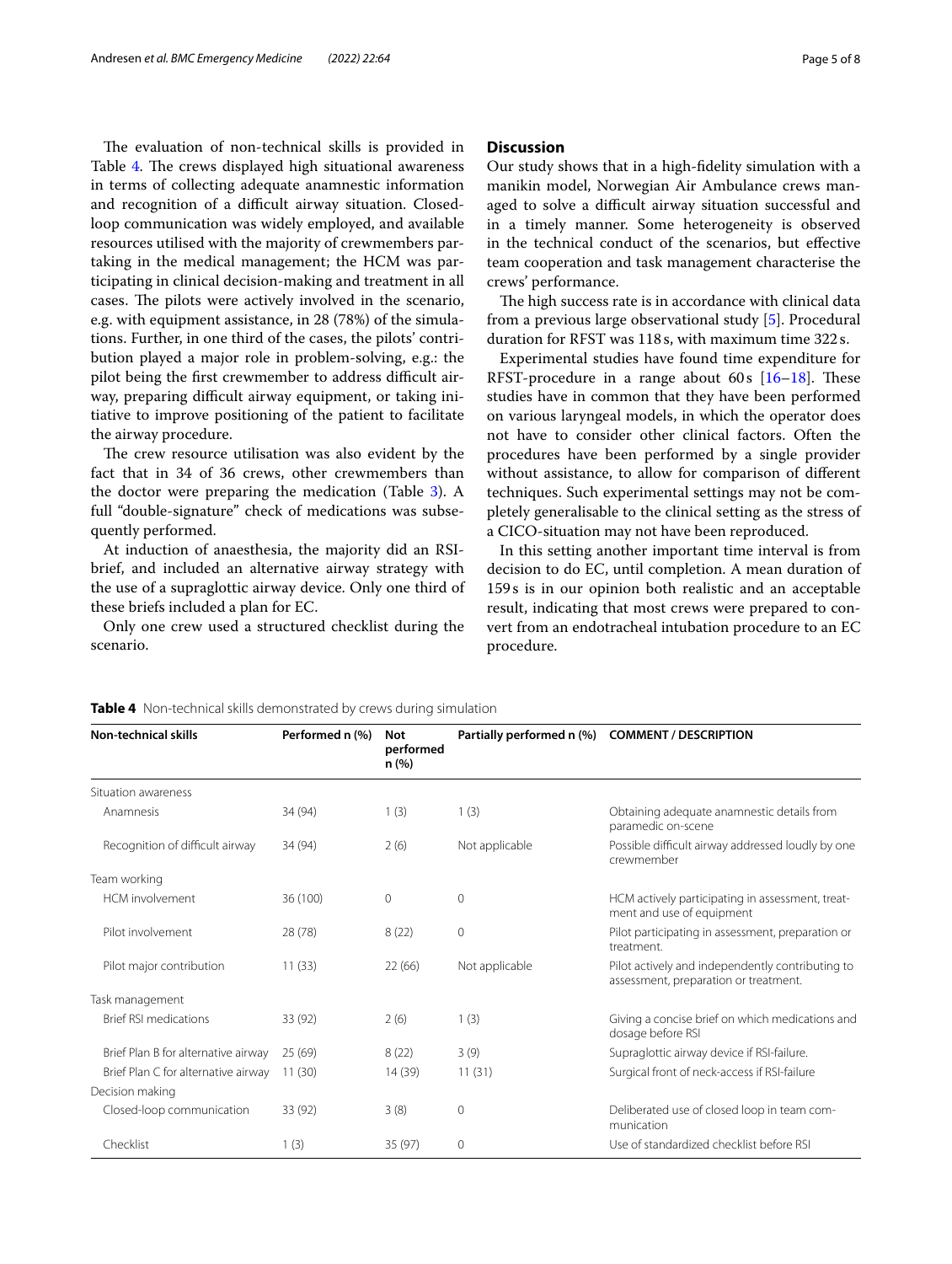A standardised RSI-protocol is advised in emergency medicine [\[19](#page-7-6)]. Protocol briefng with alternative airway management plans before problems arise ensures that the entire crew is prepared and knows their role in a critical situation like CICO, in order to shorten the hypoxic time interval [[20\]](#page-7-7). Air Ambulance crews who fulfl these requirements can start the EC more immediately when the attempted endotracheal intubation must be aborted. Failure to optimize patient position, lack of thorough brief of alternative airway plans and diferences in preparation of equipment can be contributing factors to long procedural duration in some crews, leading to a prolonged hypoxemia for the patient.

Prehospital advanced airway management is a complex medical procedure. The majority of the learning objectives are fulflled by all crews. Recognition of a potential difficult airway was stated early, yet only half of the doctors palpated the neck anatomy before induction of anaesthesia. We found that RSI-preparation was acceptable, and the majority followed the predetermined objectives. Important medical treatment was provided with little delay. Our fndings indicate that there are room for improvement regarding preparations. The Plan B with a supraglottic device is only carried out by 50%. We cannot determine if the other crews forget to follow their plan, or if they fnd the clinical situation so critical that they decide to go for the defnitive airway solution with an EC without trying out other steps. The results imply that crews with a clear brief of an alternative airway strategy, is more likely to follow the difficult airway algorithm.

Correct positioning of the patient before RSI and repositioning to achieve elevation of the neck before EC, improves success rates. Extension of the neck is recommended before the EC procedure to ease passing of the endotracheal tube (ETT)  $[21]$  $[21]$ . Even if the RFST was carried out correctly, some crews experienced difficulties when they were ready to pass the ETT through the membrane.

ETI must be confirmed with end-tidal  $CO_2$ , and this is well known to Air Ambulance-providers [[2\]](#page-6-1). Our study shows that this can be forgotten in a stressful setting. The use of checklists was almost non-existing. The true value of checklists for experienced anaesthesiologists can be debated. A recent meta-analysis indicates that there is no association between checklists and better clinical outcome [\[22](#page-7-9)]. On the other hand, implementation of checklists has been advocated in the literature, and it can be argued that stricter adherence to standard operating procedures can optimise the advanced prehospital airway management [\[23](#page-7-10)]. In a recent study in the Nordic countries 60.5% of anaesthesiologists used a RSI-checklist, but there was no diference in overall success rate [[24\]](#page-7-11). Our results indicate that there is variation in airway management, and this is observed parallel to a very limited use of checklists.

Identifying treatment options and selecting airway management was also indicating that the Air Ambulance crews have a good situational awareness. The Crew Resource Management (CRM)-concept is derived from aviation and is designed to reduce human errors by using safety-management principles and training interventions [ $25$ ]. The field of anaesthesiology was the first to adapt these principles in medicine. We also found the ANTSprinciples to be a useful tool in this simulation study. Our study indicate that CRM is well incorporated in Norwegian H-EMS; e.g., there was extensive use of closed-loop communication and duplication checking. The HCM was supportive and assisted the doctor to a great extent in all simulations. We also found that the pilot was contributing substantially, and that their contribution was crucial in almost one third of the cases. Despite no formal education in emergency medicine, the pilots' clinical understanding of the situation was higher than what may be expected. We observed that when the workload was high for the physician and HCM, the pilots took the role of the qualifed assistant, and was able to provide important inputs to his colleagues. This implies high utilisation of the available resources. A previous study of Norwegian H-EMS reported need for improvement in simulation training and non-technical skills [[26](#page-7-13)]. Our fndings correspond better with several more recent studies that imply a shift towards increased focus on these important aspects of emergency medical care [[27](#page-7-14), [28\]](#page-7-15).

### **Limitations**

This is an experimental setting with obvious lack of realism and feeling of lives at stake, and performance may be diferent in real life. Medical simulation is to a certain degree a realistic proxy for real emergency situations, and its use is supported in literature [[29\]](#page-7-16). It has been claimed that when experienced anaesthesiologists struggle with medical emergencies in simulation it also indicates suboptimal real life patient care [[30](#page-7-17)].

All participants attended a lecture and practical training the day before the scenario. It is likely that longer interval between training and testing, would result in poorer performance.

A clinical scenario with diferent participants and facilitators will have diferent group dynamics and there will be variation in performance, both regarding preparations and treatment. Thus, a limitation of this study is the human aspect in the diference in facilitators' feedback and case progression during simulation. The clinical course of the case was directed by the manual, but at the facilitators' discretion. Despite eforts to standardise the interventions, advanced medical simulation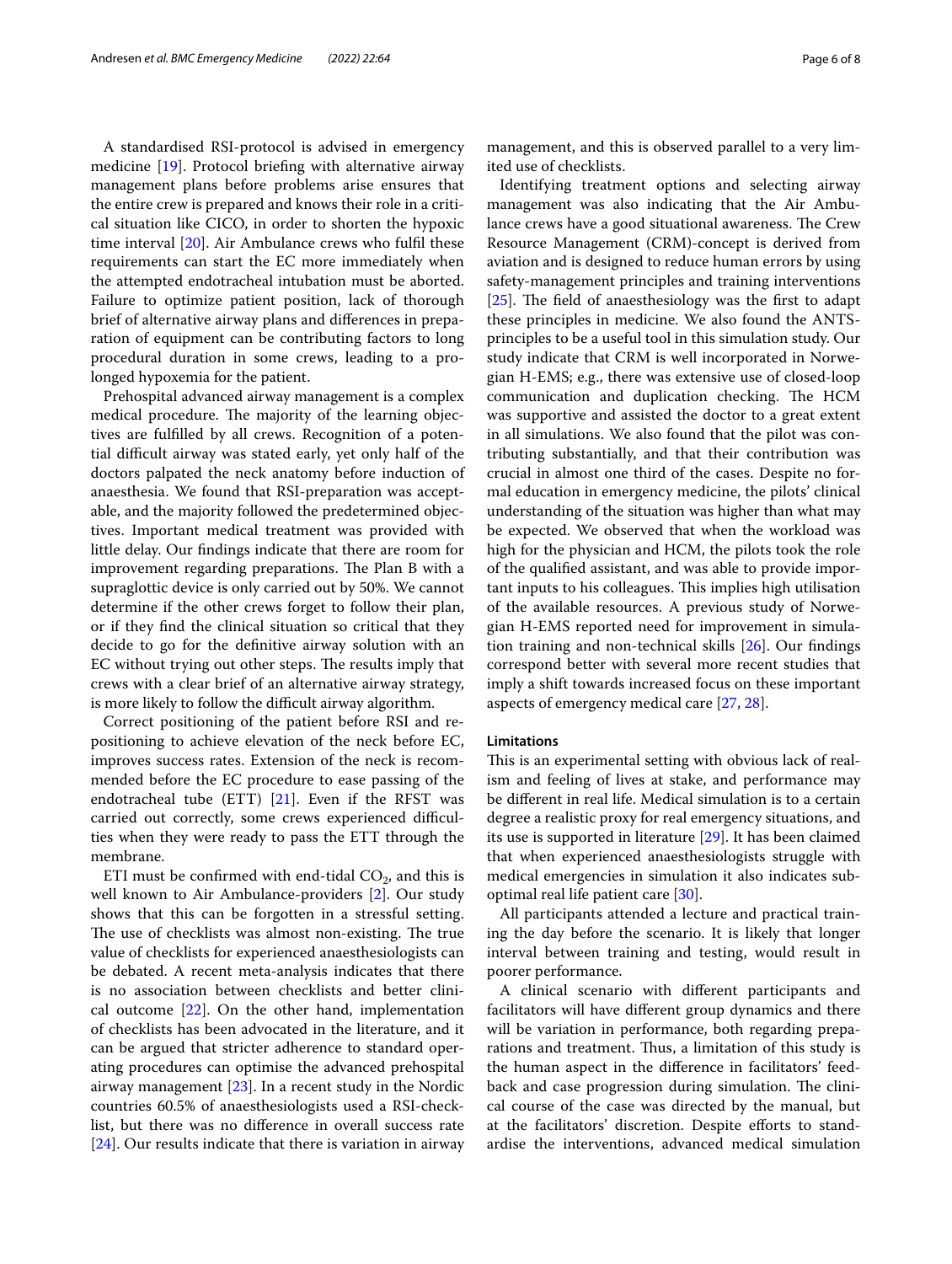with diferent crews is complex and it is not possible to reproduce identical clinical trajectories. This may be a contributing factor to some of the observed discrepancies in the airway management. A prehospital CICO-situation requires a lot from the crew regarding planning, decision making and implementation of diferent airway strategies. A delay in any of these phases will result in prolonged hypoxia for the patient in a CICO situation. We were not able to capture the individual contribution of all these elements in terms of time expenditure in this study. EC procedural time was, however, in our opinion an objective and relevant indicator for quality of airway management in this simulated setting.

## **Conclusion**

The study shows that Norwegian Air Ambulance crews manage to solve a prehospital CICO-situation with an EC under stressful conditions within a reasonable timeframe. We observed a high level of performance regarding both technical- and non-technical skills among the crews. Efective communication and teamwork, utilising all crew resources, characterise the scenarios. Comparison with our predetermined objectives also disclosed some discrepancies with a substantial proportion of the crews not addressing key steps of monitoring and preparation. The use of a structured checklist was almost nonexisting. How this relates the observed discrepancies is yet to be determined. We recommend future studies that assess the use of checklists and how they afect both time expenditure and compliance to standard operating procedures in similar scenarios.

#### **Abbreviations**

EMS: Emergency Medical Services; ETI: Endotracheal Intubation; CICO: Cannot Intubate, Cannot Oxygenate; RW: Rotor Wing; SAR: Search And Rescue; RRC : Rapid Response Car; HCM: Helicopter-EMS-crewmember; RFST: Rapid Four Step Technique; ANTS: The Anaesthetists Non-Technical Skills; RSI: Rapid Sequence Induction; ETT: Endotracheal Tube; SAG: Supraglottic Airway Device; CRM: Crew Resource Management.

#### **Acknowledgements**

We are grateful to the participants at Camp Torpomoen and the arranging committee at The Norwegian Air Ambulance Foundations for contributing to this study.

#### **Authors' contributions**

ÅEA conducted the data collection. All authors contributed to planning the study, data-analysis and writing the paper. The author(s) read and approved the fnal manuscript.

#### **Funding**

ÅEA was partially salaried as a PhD-candidate from The Norwegian Air Ambulance Foundation.

#### **Availability of data and materials**

The dataset extracted from the video material regarding the pre-defned observational points is provided in a separate fle. The video material is not published due to privacy considerations for the participants. The video

material is stored on the research server at Vestre Viken Hospital Trust, and insight can be considered by the authors on reasonable request.

#### **Declarations**

#### **Ethics approval and consent to participate**

The Regional Committee for Medical Research South East Norway exempted this study from formal ethical approval (2017/866); and data handling was in accordance with the local Data Protection Officer at Vestre Viken Health Trust (16/00117-65).

All participants were willing to be video-flmed and signed an informed consent form.

All methods were performed in accordance with the relevant guidelines and regulations.

## **Consent for publication** Not applicable.

### **Competing interests**

The authors declare that they have no competing interests.

#### **Author details**

<sup>1</sup> Department of Research, The Norwegian Air Ambulance Foundation, N-0184 Oslo, Norway. <sup>2</sup>Institute of Clinical Medicine, Faculty of Medicine, University of Oslo, Oslo, Norway.<sup>3</sup> Department of Anaesthesiology and Intensive Care, Drammen Hospital, Vestre Viken Hospital Trust, Drammen, Norway. 4 Department of Prehospital Services, Vestre Viken Hospital Trust, Drammen, Norway. 5 Norwegian Advisory Unit on Prehospital Emergency Medicine (NAKOS), Division of Prehospital Services, Oslo University Hospital, Oslo, Norway. <sup>6</sup> Department of Anaesthesiology and Critical Care Medicine, Division of Emergencies and Critical Care, Oslo University Hospital, Oslo, Norway.

#### Received: 26 January 2022 Accepted: 5 April 2022 Published online: 09 April 2022

#### **References**

- <span id="page-6-0"></span>1. Piegeler T, Neth P, Schlaepfer M, Sulser S, Albrecht R, Seifert B, et al. Advanced airway management in an anaesthesiologist-stafed helicopter emergency medical service (HEMS): a retrospective analysis of 1047 outof-hospital intubations. Resuscitation. 2016;105:66–9.
- <span id="page-6-1"></span>2. Frerk C, Mitchell VS, McNarry AF, Mendonca C, Bhagrath R, Patel A, et al. Difficult airway society intubation guidelines working g: difficult airway society 2015 guidelines for management of unanticipated difficult intubation in adults. Br J Anaesth. 2015;115(6):827–48.
- <span id="page-6-2"></span>3. Rehn M, Hyldmo PK, Magnusson V, Kurola J, Kongstad P, Rognas L, et al. Scandinavian SSAI clinical practice guideline on pre-hospital airway management. Acta Anaesthesiol Scand. 2016;60(7):852–64.
- <span id="page-6-3"></span>4. Diggs LA, Yusuf JE, De Leo G. An update on out-of-hospital airway management practices in the United States. Resuscitation. 2014;85(7):885–92.
- <span id="page-6-4"></span>5. Lockey D, Crewdson K, Weaver A, Davies G. Observational study of the success rates of intubation and failed intubation airway rescue techniques in 7256 attempted intubations of trauma patients by pre-hospital physicians. Br J Anaesth. 2014;113(2):220–5.
- <span id="page-6-5"></span>6. Sollid SJ, Heltne JK, Soreide E, Lossius HM. Pre-hospital advanced airway management by anaesthesiologists: is there still room for improvement? Scand J Trauma Resusc Emerg Med. 2008;16:2.
- <span id="page-6-6"></span>7. Manser T. Teamwork and patient safety in dynamic domains of healthcare: a review of the literature. Acta Anaesthesiol Scand. 2009;53(2):143–51.
- <span id="page-6-7"></span>8. Cheng A, Kessler D, Mackinnon R, Chang TP, Nadkarni VM, Hunt EA, et al. Reporting guidelines for health care simulation research: extensions to the CONSORT and STROBE statements. Adv Simul (Lond). 2016;1:25.
- <span id="page-6-8"></span>9. [http://www.luftambulanse.no/about-national-air-ambulance-services](http://www.luftambulanse.no/about-national-air-ambulance-services-norway) [norway.](http://www.luftambulanse.no/about-national-air-ambulance-services-norway) Accessed Jan 2022.
- <span id="page-6-9"></span>10. Morris A, Lockey D, Coats T. Fat necks: modification of a standard surgical airway protocol in the pre-hospital environmental. Resuscitation. 1997;35(3):253–4.